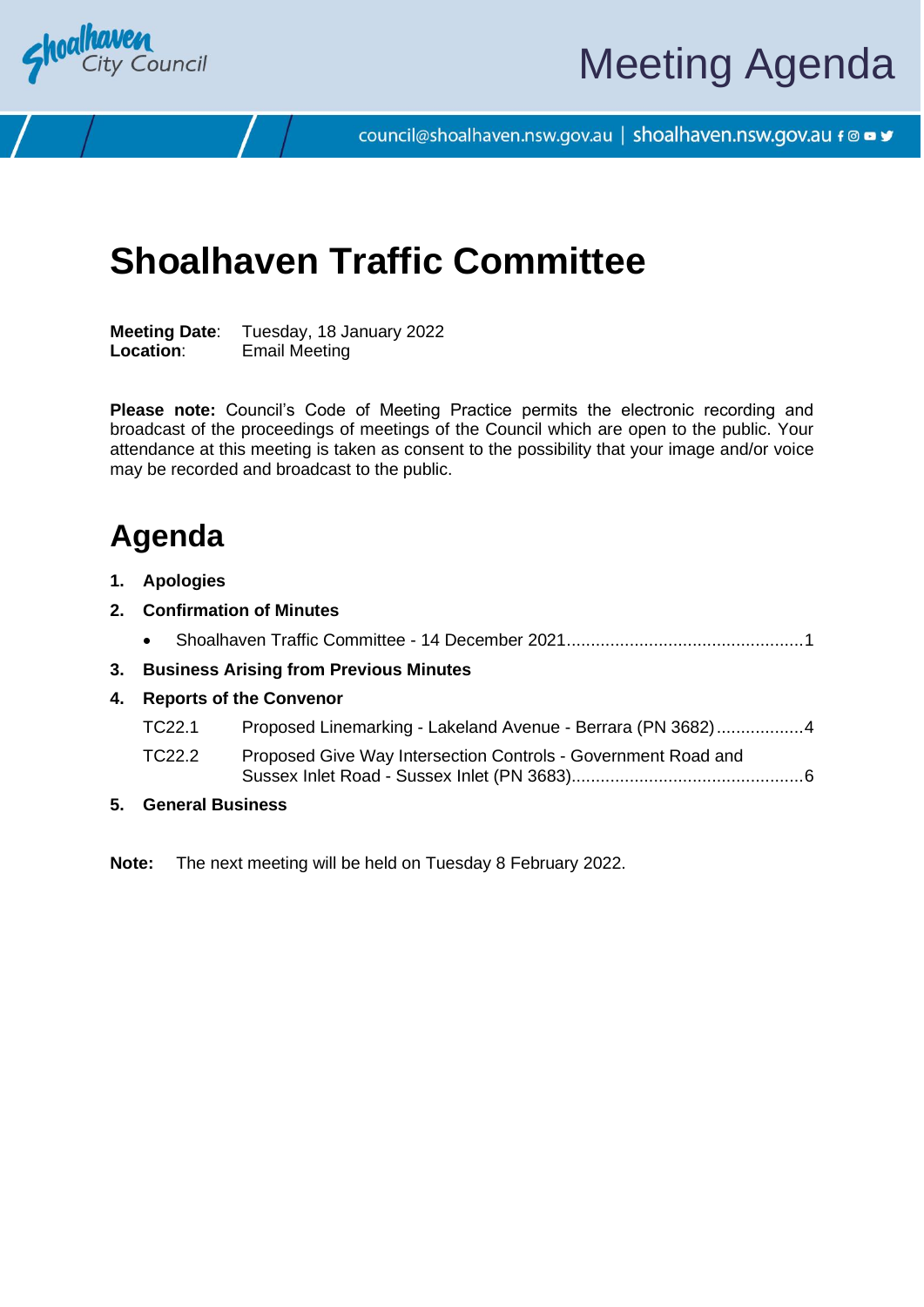

# **Membership**

Mr David Pieresko – Convenor Ms Nicole Brodie Sergeant Kelly Thomas Ms Shelley Hancock MP (or representative) Mr Stuart Coughlan Clr Jo Gash Clr Patricia White

The Shoalhaven Traffic Committee is a technical review committee, not a committee of Council under the Local Government Act 1993. The Roads and Maritime Services (RMS) has delegated certain powers to Council under the Transport Administration Act 1988 (Section 50). A condition of this delegation is that Council must take into account the Traffic Committee recommendations.

There are four formal members of the Traffic Committee, *each of whom has a single vote only.* The members are representatives from:

- NSW Police Force
- RMS
- Shoalhaven City Council
- Local State Member of Parliament (for the location of the issue to be voted upon)

If the RMS or NSW Police Force disagrees with any Traffic Committee recommendation, or Council's resolution (on any Traffic Committee recommendation), they may lodge an appeal with the Regional Traffic Committee for determination. The appeal must be lodged in writing within 14 days of the date of notification in writing. Any action relative to any issue under appeal must cease until the matter is determined. The Regional Traffic Committee is chaired by an independent chairperson and submissions and representations are welcomed from all interested parties.

Council cannot amend a Traffic Committee recommendation. The Council can only: adopt the Traffic Committee recommendation; not adopt the Traffic Committee recommendation, or request the Traffic Committee reconsider the issue.

# **The full guide to the delegation to Council's for the regulation of traffic can be viewed at [RMS Website](http://www.rms.nsw.gov.au/business-industry/partners-suppliers/documents/technical-manuals/ltcguidev13_i.pdf)**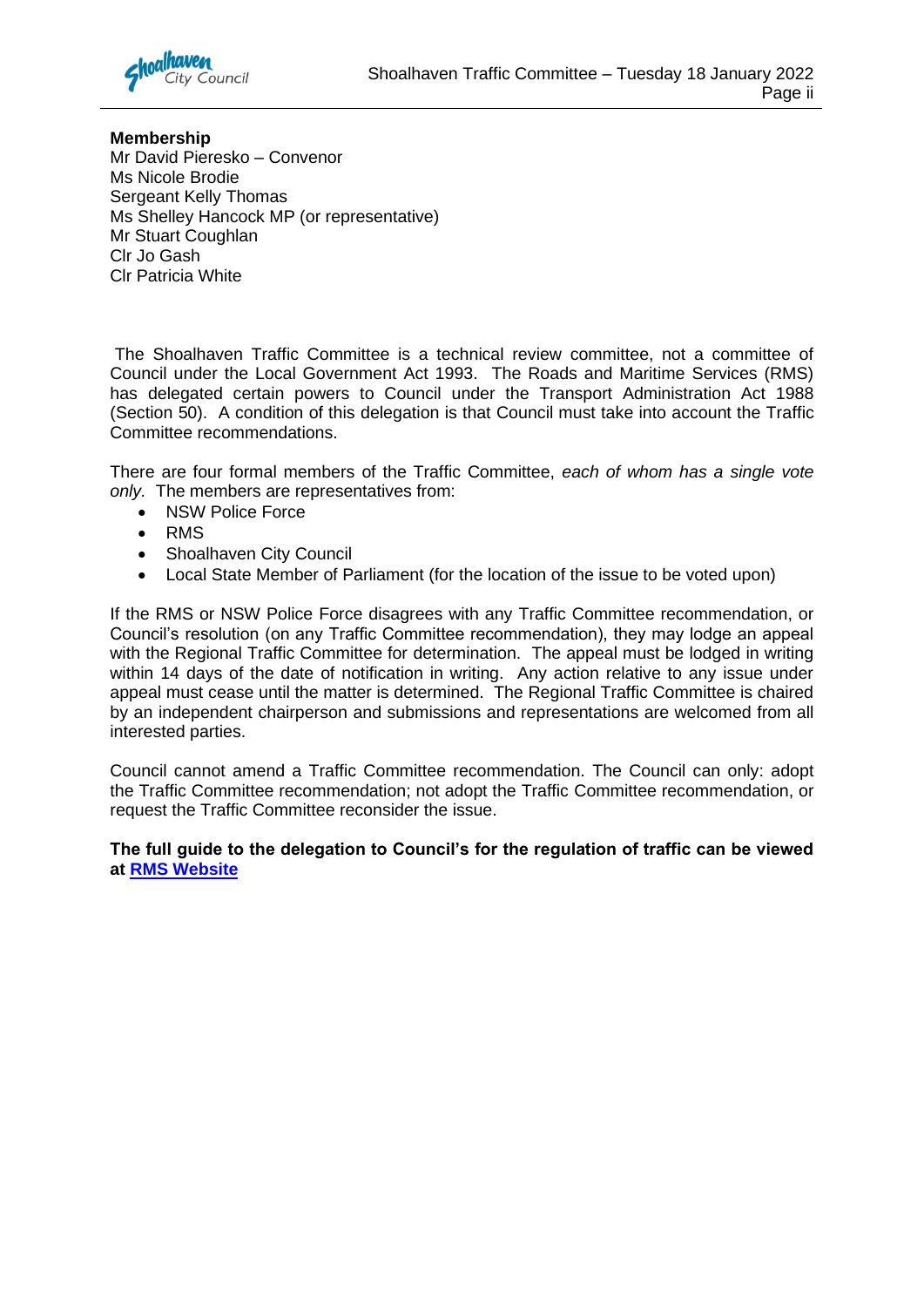<span id="page-2-0"></span>

# Meeting Minutes

council@shoalhaven.nsw.gov.au | shoalhaven.nsw.gov.au f @ ■ y

# **MINUTES OF THE SHOALHAVEN TRAFFIC COMMITTEE**

**Meeting Date:** Tuesday, 14 December 2021<br>**Location:** Fmail Meeting **Email Meeting** 

The following members were present:

Convenor David Pieresko - Senior Civil Engineer Ms Nicole Brodie - TfNSW Mr Stuart Coughlan – representing Gareth Ward MP Sgt Michael Tebbutt Mr Adam Carney – representing Shelley Hancock MP

## **Apologies / Leave of Absence**

Nil.

# **Confirmation of the Minutes**

## **RESOLVED** (By consent)

That the Minutes of the Shoalhaven Traffic Committee held on Tuesday 09 November 2021 and the Special Shoalhaven Traffic Committee held on Tuesday 30 November 2021 be confirmed.

CARRIED

# **Business Arising from Previous Minutes**

Nil.

# **REPORTS OF THE CONVENOR**

**TC21.63 Road Safety Improvements - Sewerage Treatment Plant - Kings Point Drive, Kings Point (PN 3678) HPERM Ref: D21/526290**

# **Recommendation**

That:

- 1. The Chief Executive Officer (Director City Services) be advised that the Shoalhaven Traffic Committee has no objection to the proposed road safety improvements at the intersection with the Sewerage Treatment Plant at 125 Kings Point Drive, Kings Point, as per Plan No: D21/526373.
- 2. The recommendation be approved by the Director City Services under delegated authority from Shoalhaven City Council - refer MIN21.411.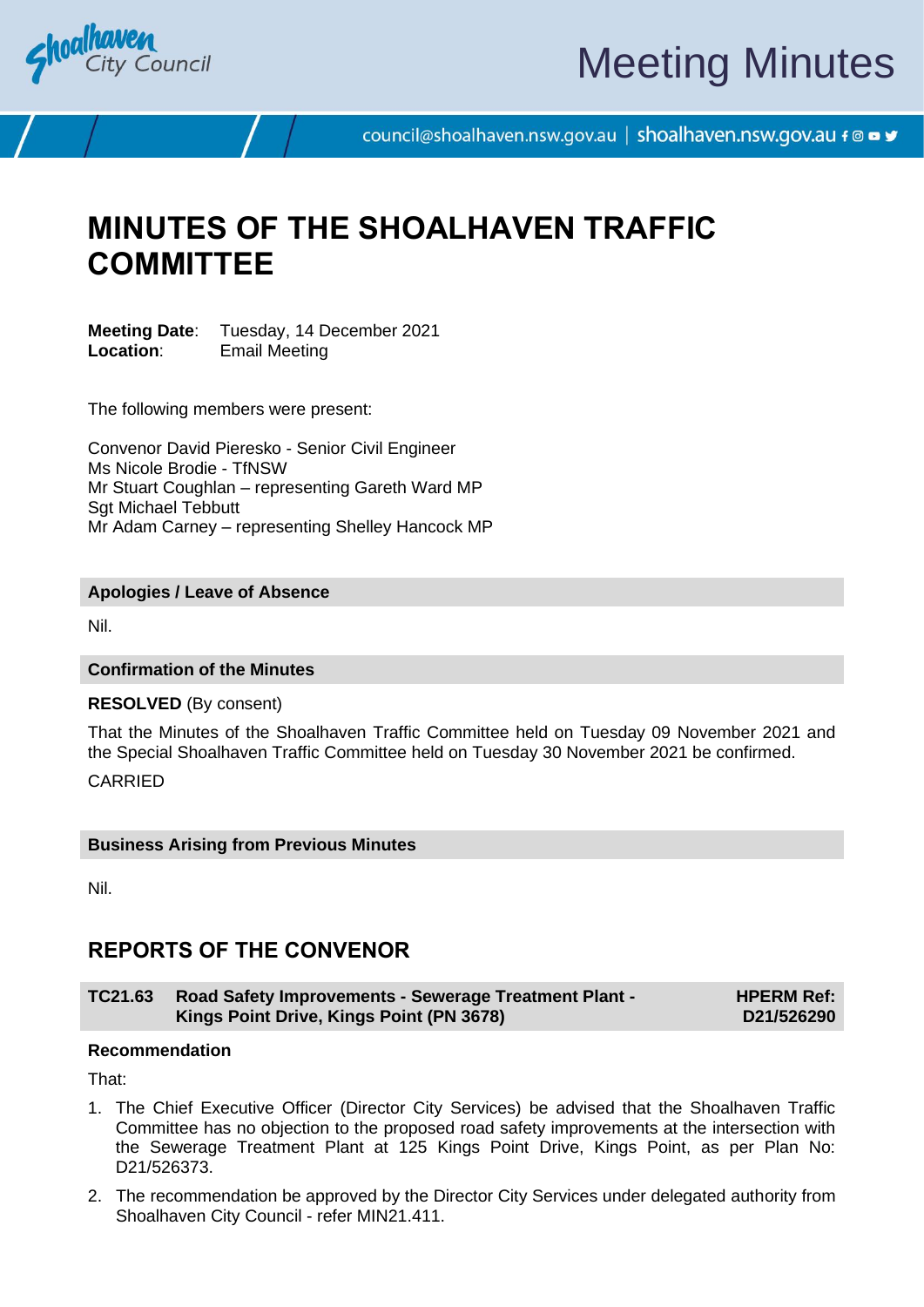

# **RECOMMENDATION** (By consent)

That the Chief Executive Officer (Director City Services) be advised that the Shoalhaven Traffic Committee has no objection to the proposed road safety improvements at the intersection with the Sewerage Treatment Plant at 125 Kings Point Drive, Kings Point, as per Plan No: D21/526373.

## CARRIED

*Note: This item will be referred to the Ordinary Meeting - 25 January 2022 for resolution due to the Local Government Election Caretaker period.*

#### **TC21.64 Active Transport Improvements - Catherine Street - Myola (PN3679) HPERM Ref: D21/528846**

## **Recommendation**

That:

- 1. The Chief Executive Officer (Director City Services) be advised that the Shoalhaven Traffic Committee has no objection to the proposed Active Transport Improvements at Catherine Street, Myola as per Plan No D21/528856;
- 2. The recommendation be approved by the Director City Services under delegated authority from Shoalhaven City Council - refer MIN21.411

# **RECOMMENDATION** (By consent)

That the Chief Executive Officer (Director City Services) be advised that the Shoalhaven Traffic Committee has no objection to the proposed Active Transport Improvements at Catherine Street, Myola as per Plan No D21/528856;

### CARRIED

*Note: This item will be referred to the Ordinary Meeting - 25 January 2022 for resolution due to the Local Government Election Caretaker period.*

| TC21.65 | <b>Proposed Road Safety Improvements - Rock Hill Road -</b> | <b>HPERM Ref:</b> |
|---------|-------------------------------------------------------------|-------------------|
|         | <b>Nowra (PN 3677)</b>                                      | D21/531849        |

Nicole Brodie - TfNSW – advised that TfNSW generally prefers to have 3 Chevron Alignment Markers (CAMs) as a minimum to cover the entire length of a curve when installing this type of signposting. It was queried whether the CAMs are warranted in accordance with Australian Standard 1742.2.

David Pieresko - Senior Civil Engineer advised that warrants for CAMs will be confirmed to ensure they are in accordance with AS 1742.2 prior to implementation.

### **Recommendation**

That the:

- 1. Chief Executive Officer (Director City Services) be advised that the Shoalhaven Traffic Committee has no objection to the proposed signposting and linemarking changes at Rock Hill Road, North Nowra as per Plan No D21/531911.
- 2. Recommendation be approved by the Director City Services under delegated authority from Shoalhaven City Council - refer MIN21.411

# **RECOMMENDATION** (By consent)

That the Chief Executive Officer (Director City Services) be advised that the Shoalhaven Traffic Committee has no objection to the proposed signposting and linemarking changes at Rock Hill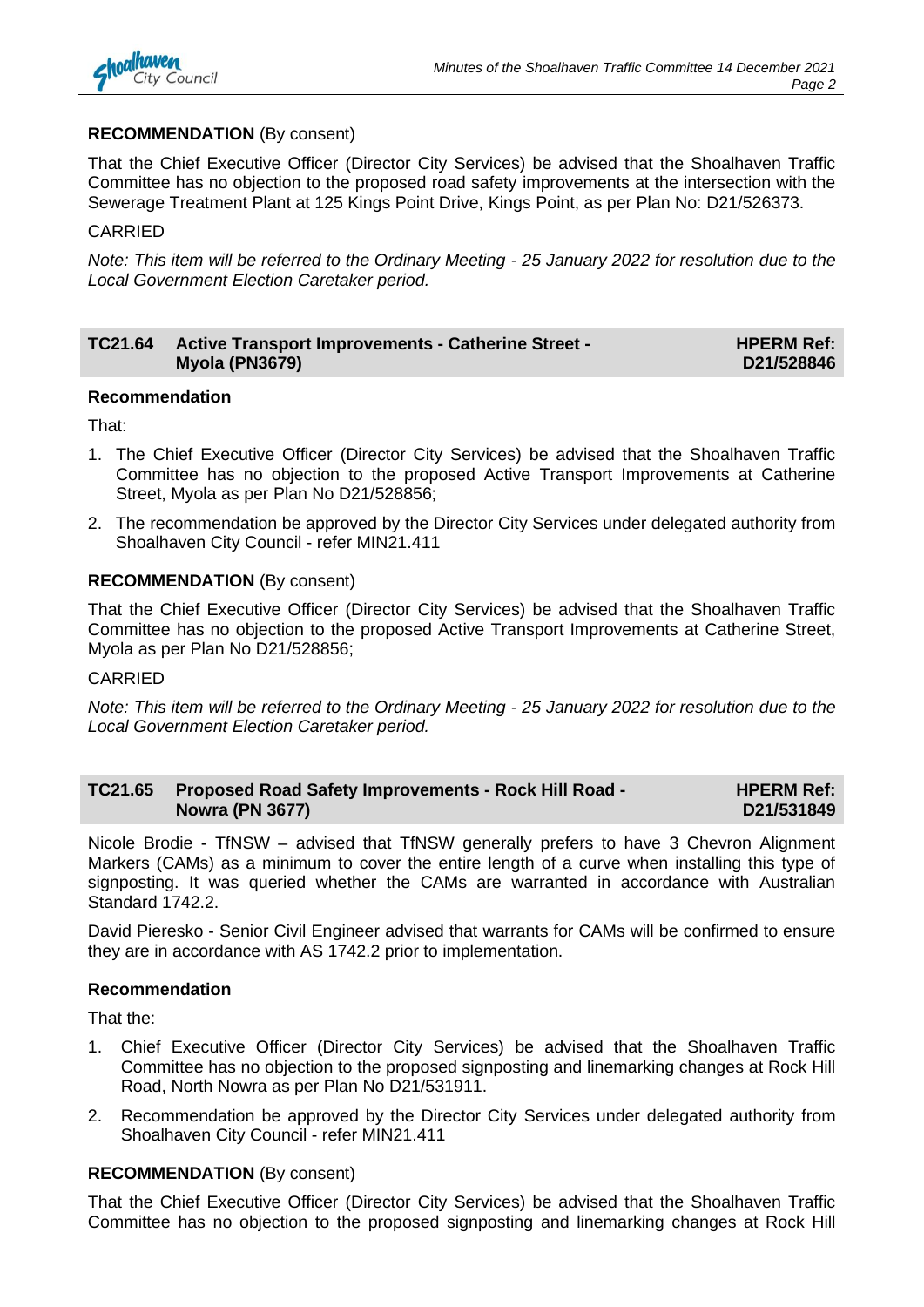

Road, North Nowra as per Plan No D21/531911 531911 subject to the installation of Chevron Alignment Markers (CAMs) meeting the necessary warrants in accordance Australian Standard 1742.2.

# CARRIED

*Note: This item will be referred to the Ordinary Meeting - 25 January 2022 for resolution due to the Local Government Election Caretaker period.*

#### **TC21.66 Proposed Parking Restriction - Foley Street - Vincentia (PN 3681) HPERM Ref: D21/532125**

Nicole Brodie – TfNSW queried which signs are proposed to be installed as the report mentions 'No Stopping' signs while the plan indicates 'No Parking' signs. She advised that the TfNSW preference is for 'No Parking' signs as per the plan, as 'No Stopping' signs are generally reserved for locations where it is unsafe to stop at any time.

David Pieresko - Senior Civil Engineer advised that R5-440 'No Parking' signs are to be installed as per the plan.

# **Recommendation**

That:

- 1. The Chief Executive Officer (Director City Services) be advised that the Shoalhaven Traffic Committee has no objection to the proposed parking restrictions fronting 1 and 6 Foley Street, Vincentia, as per Plan No D21/532131.
- 2. The recommendation be approved by the Director City Services under delegated authority from Shoalhaven City Council - refer MIN21.411

# **RECOMMENDATION** (By consent)

That the Chief Executive Officer (Director City Services) be advised that the Shoalhaven Traffic Committee has no objection to the proposed parking restrictions fronting 1 and 6 Foley Street, Vincentia, as per Plan No D21/532131.

# CARRIED

*Note: This item will be referred to the Ordinary Meeting - 25 January 2022 for resolution due to the Local Government Election Caretaker period.*

# **Note: The above items will be referred to the February 2022 Council Meeting.**

David Pieresko **CONVENOR**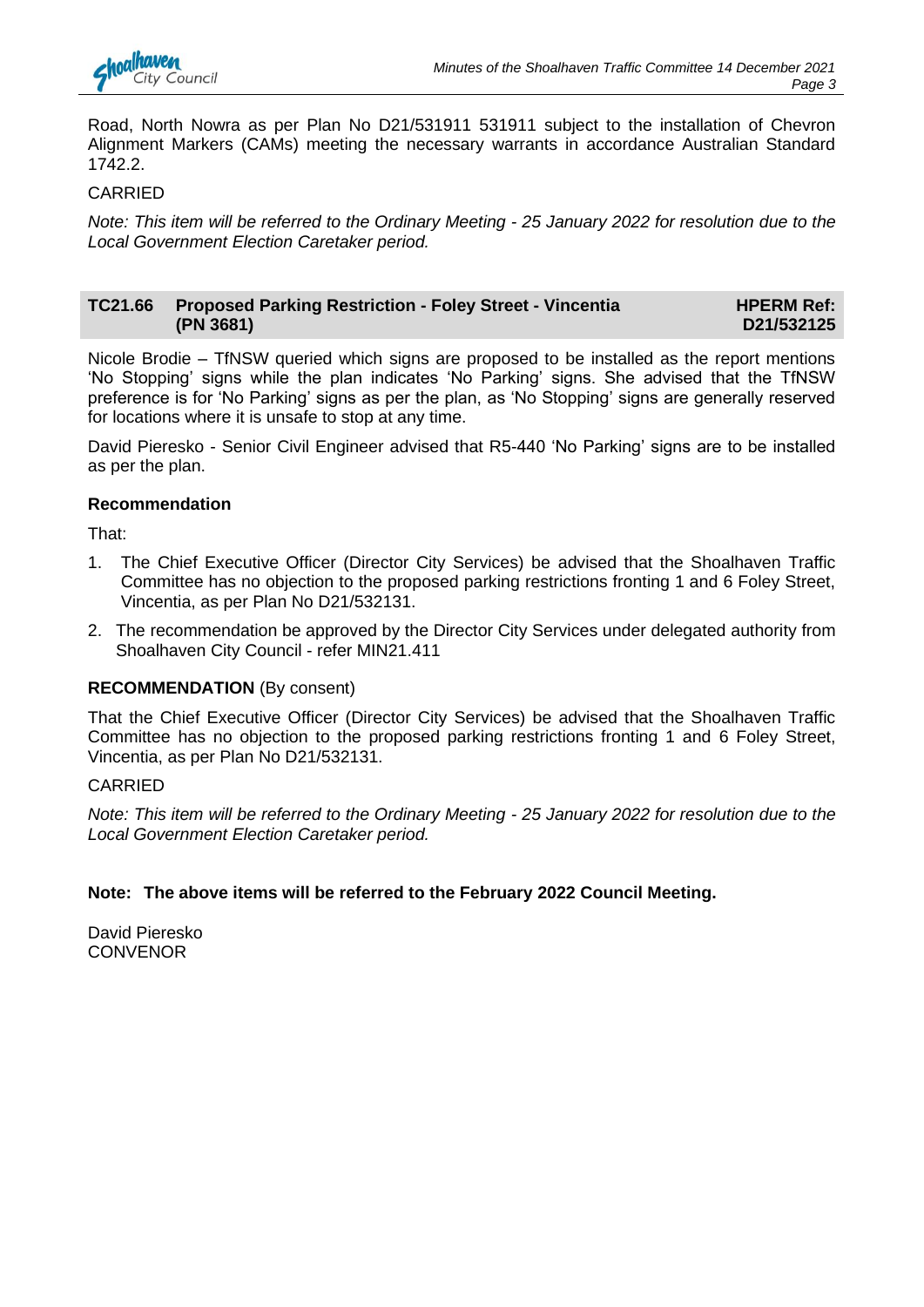# <span id="page-5-0"></span>**TC22.1 Proposed Linemarking - Lakeland Avenue - Berrara (PN 3682)**

**HPERM Ref:** D22/3333

**Convenor:** David Pieresko

**Attachments:** 1. PN 3682 Plans [⇩](#page-6-0)

# **Recommendation**

That the Chief Executive Officer (Director City Services) be advised that the Shoalhaven Traffic Committee has no objection to the proposed signposting and linemarking changes at Lakeland Avenue, Berrara as per Plan No D22/3424.

# **Background:**

Shoalhaven City Council has received concerns regarding road safety along Lakeland Avenue, Berrara.

Council has recently conducted a site inspection to investigate existing road conditions (including signage and delineation) and, as a result, is considering the installation of centre linemarking at two key curves along the road alignment.

# **Details of Submission:**

The extent of this proposal would involve installing two segments of double barrier 'BB' centre linemarking along Lakeland Avenue, between the intersections of Meadowlake Avenue, Waterhaven Avenue and Beachview Avenue.

In addition to this, Council is also proposing to install W6-3 "Children (symbolic)" advanced warning signage to assist with raising awareness on approach to the Berrara Lagoon Reserve's playground.

# **Consultation:**

Council commenced consultation with affected residents and the Sussex Inlet & Districts Community Forum to discuss the proposal. To date, Council has received two submissions with mixed support to the proposal. In addition to the current proposal, these submissions wish to see additional local area traffic management devices (i.e. speed humps or chicanes) installed to mitigate instances of speeding. Taking this into consideration, Council is proposing that the currently proposed safety measures be implemented first and that their effectiveness be monitored as to the need for any further measures.

# **Risk Implications:**

The impact of this proposal would result in improved driver awareness and reinforce travel lanes for vehicles using Lakeland Avenue. The clearly delineated travel lanes are also expected to provide a positive reduction in the likelihood of speeding at these curves.

# **Financial Implications:**

The linemarking and signage for this proposal will be funded by Transport for NSW's Block Grant Funding allocated to Council for new signage and linemarking.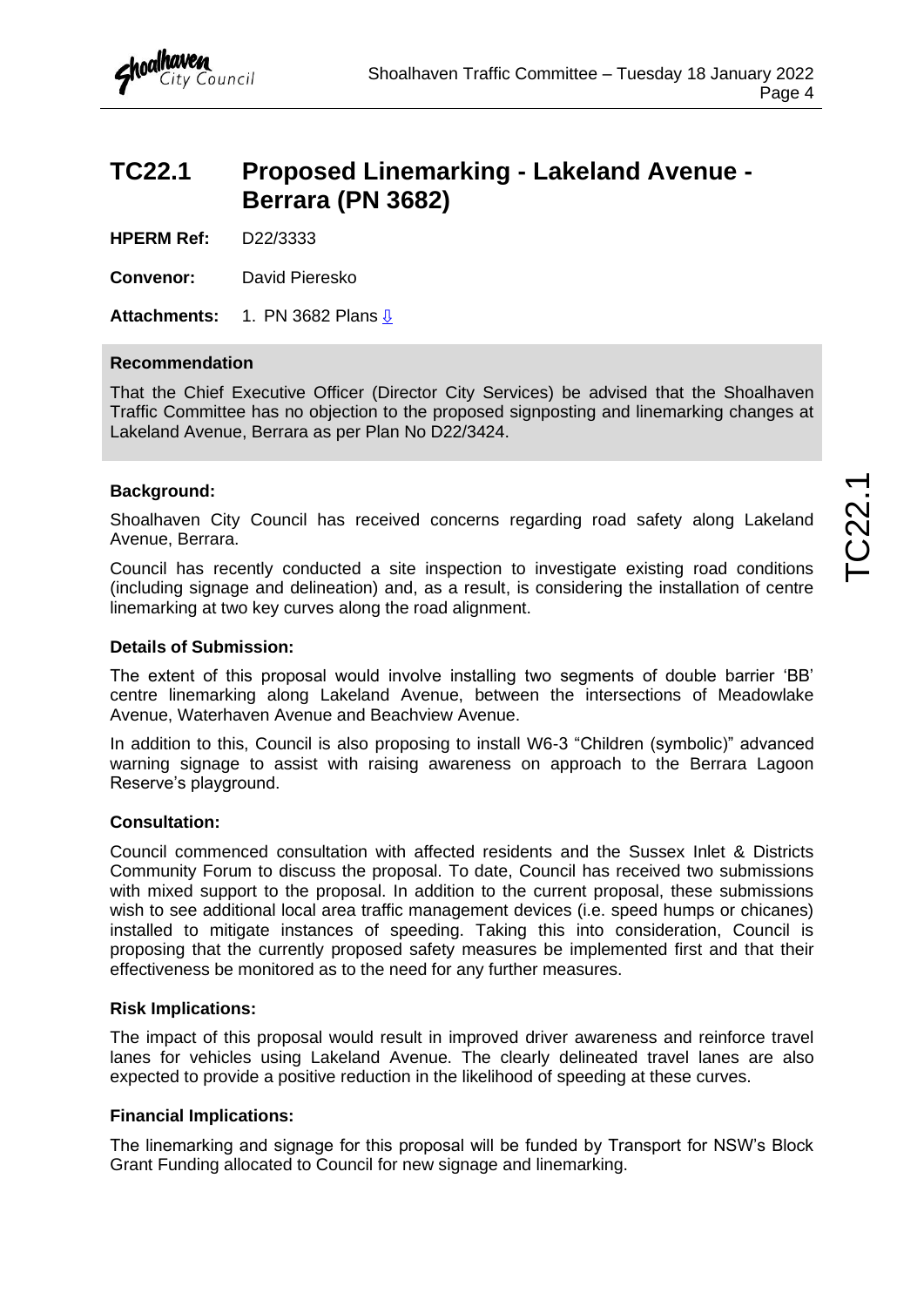<span id="page-6-0"></span>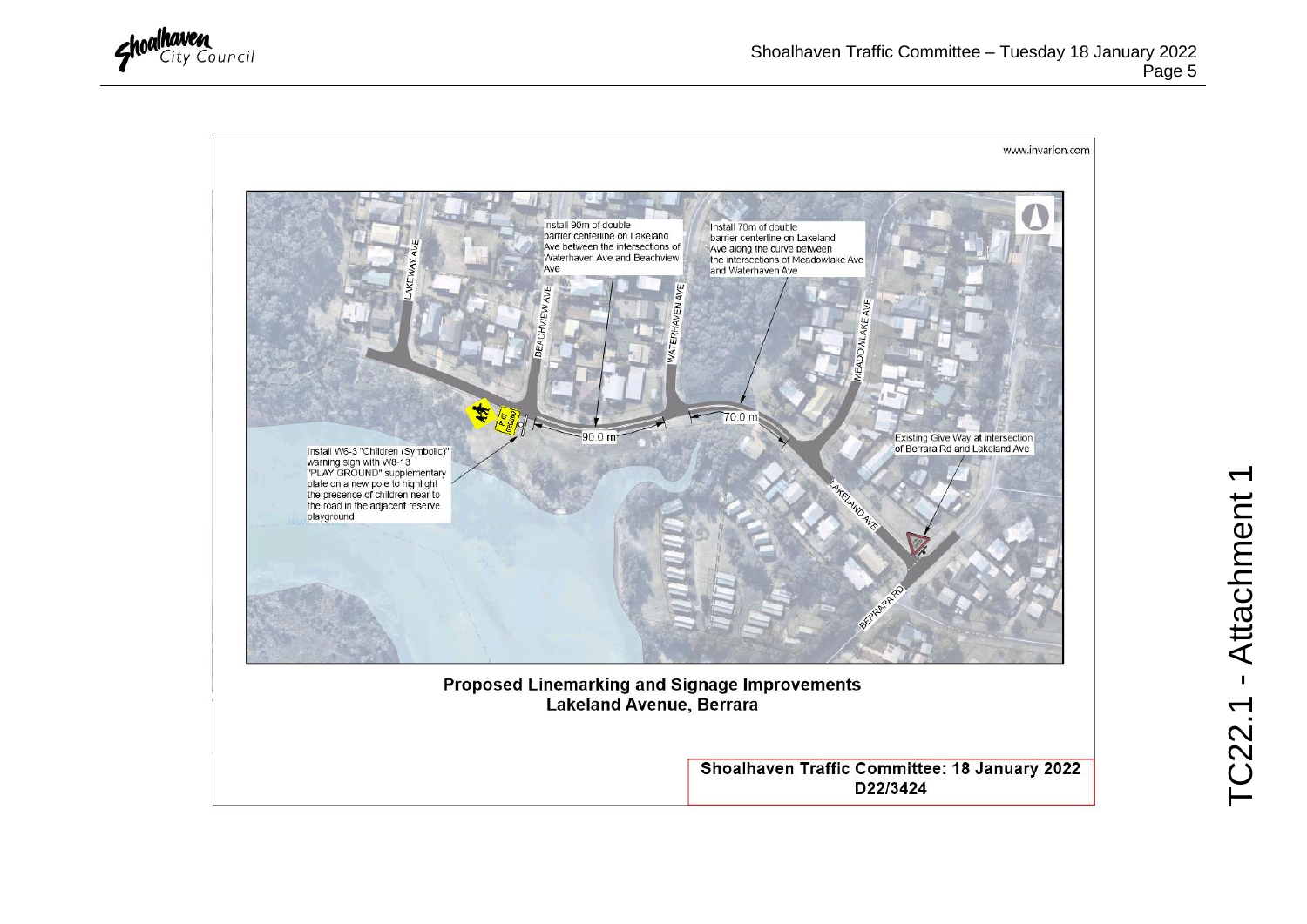# <span id="page-7-0"></span>**TC22.2 Proposed Give Way Intersection Controls - Government Road and Sussex Inlet Road - Sussex Inlet (PN 3683)**

**HPERM Ref:** D22/3444

**Convenor:** David Pieresko

**Attachments:** 1. PN 3683 Plans [⇩](#page-8-0)

# **Recommendation**

That the Chief Executive Officer (Director City Services) be advised that the Shoalhaven Traffic Committee has no objection to the proposed "Give Way" intersection controls and related signage and linemarking, as per Plan No D22/3461.

# **Background:**

Shoalhaven City Council has received concerns regarding limited sight distance at the intersection of Government Road and Sussex Inlet Road, Sussex Inlet.

Council staff have recently conducted a site inspection at this location, taking note of the existing signage and conditions of the road. A sight distance inspection at this location also determined that there were inadequate levels of safe intersection sight distance (SISD) and minimum gap sight distance (MGSD) to vehicles approaching from both eastbound and westbound directions (per Austroads Guide to Road Design – Part 4A).

From these investigations, Council sought to undertake a trial of "Give Way" signage at this intersection, whilst investigations continued. Following this, it is recommended to adopt this intersection control as a permanent installation alongside other road safety improvements.

# **Details of Submission:**

The extent of this proposal would involve permanently installing "Give Way" signage at this intersection with associated hold linemarking to further delineate these controls. It is also proposed to install 80m of double barrier "BB" centreline marking on a westbound approach to the intersection along Sussex Inlet Road.

# **Consultation:**

Council commenced consultation with affected residents and the Sussex Inlet & Districts Community Forum to discuss the proposal. To date, Council has received one submission expressing support for the proposal.

# **Risk Implications:**

The impact of this proposal would result in improved driver awareness and safety at the intersection of Government Road and will reinforce travel lanes for vehicles using Sussex Inlet Road on approach to the intersection.

# **Financial Implications:**

The linemarking and signage for this proposal will be funded by Transport for NSW's Block Grant Funding allocated to Council for new signage and linemarking.